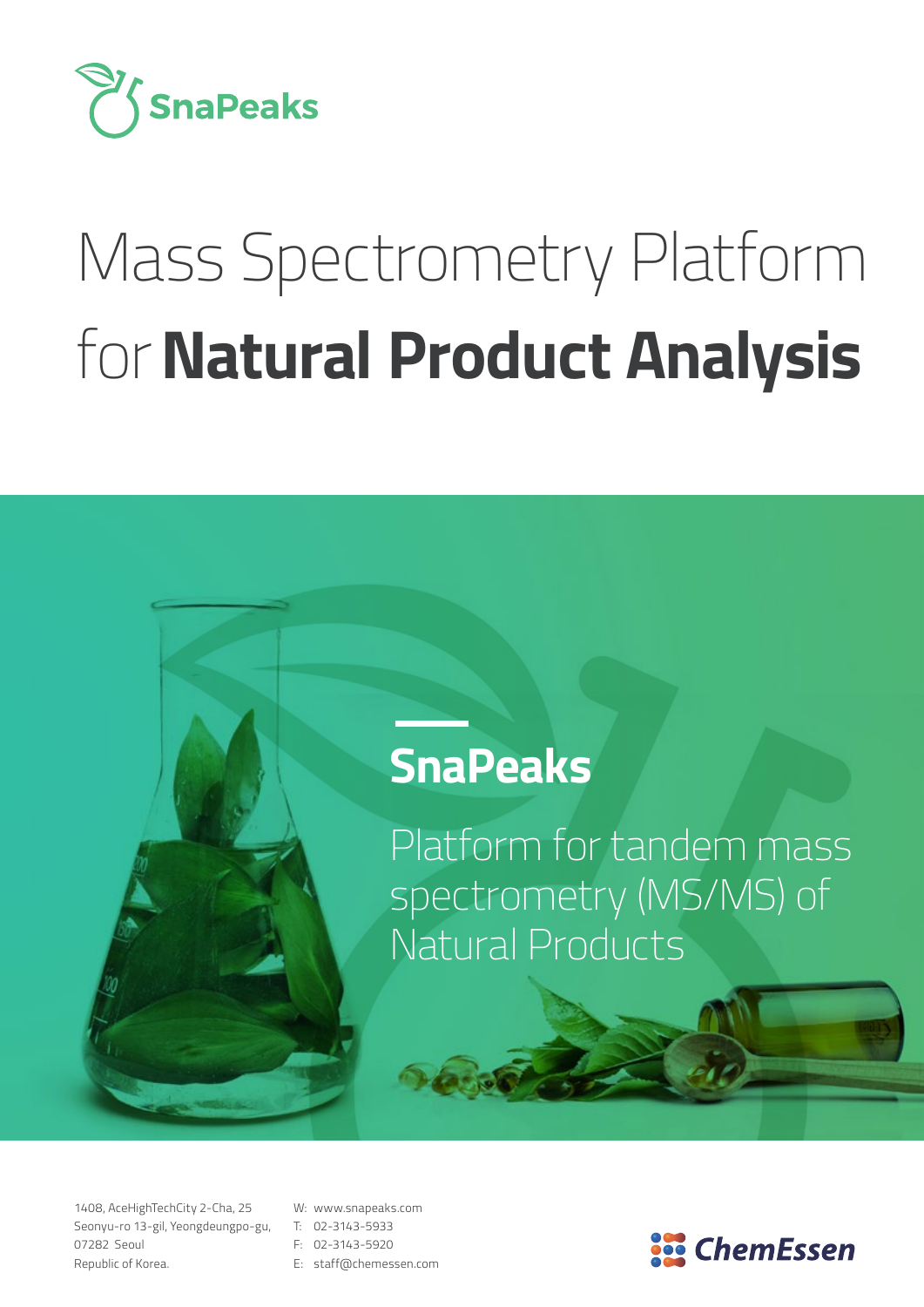## **Overcome the lack of data**  on mass spectrometry for natural products

**MS/MS Spectral Database of Natural Products**

### **Technology Status**

- ˙ The database of natural products has already been built and contains about 300,000 natural product information, but it only has information on the molecular structure and origin of natural products.
- ˙ There is very little MS/MS mass spectrometry data for natural products.
- ˙ There are very few data on the physical properties and physiological activity of natural products.

#### **Current Issues**

- ˙ Analyzing the unknown extracts of a natural substances through a mass spectrometer is limited due to lack of MS/MS spectral library.
- ˙ It is difficult to analyze physical properties and physiological activity without knowing what the active ingredients of potent natural products are.
- ˙ After all, there are many difficulties in commercializing active components by extracting natural products.

#### **Development Goals**

- ˙ Get tandem mass spectrometry (MS/MS) data for natural products.
- ˙ Identify the active components from the database that contains the tandem mass spectrometry (MS/MS) library.

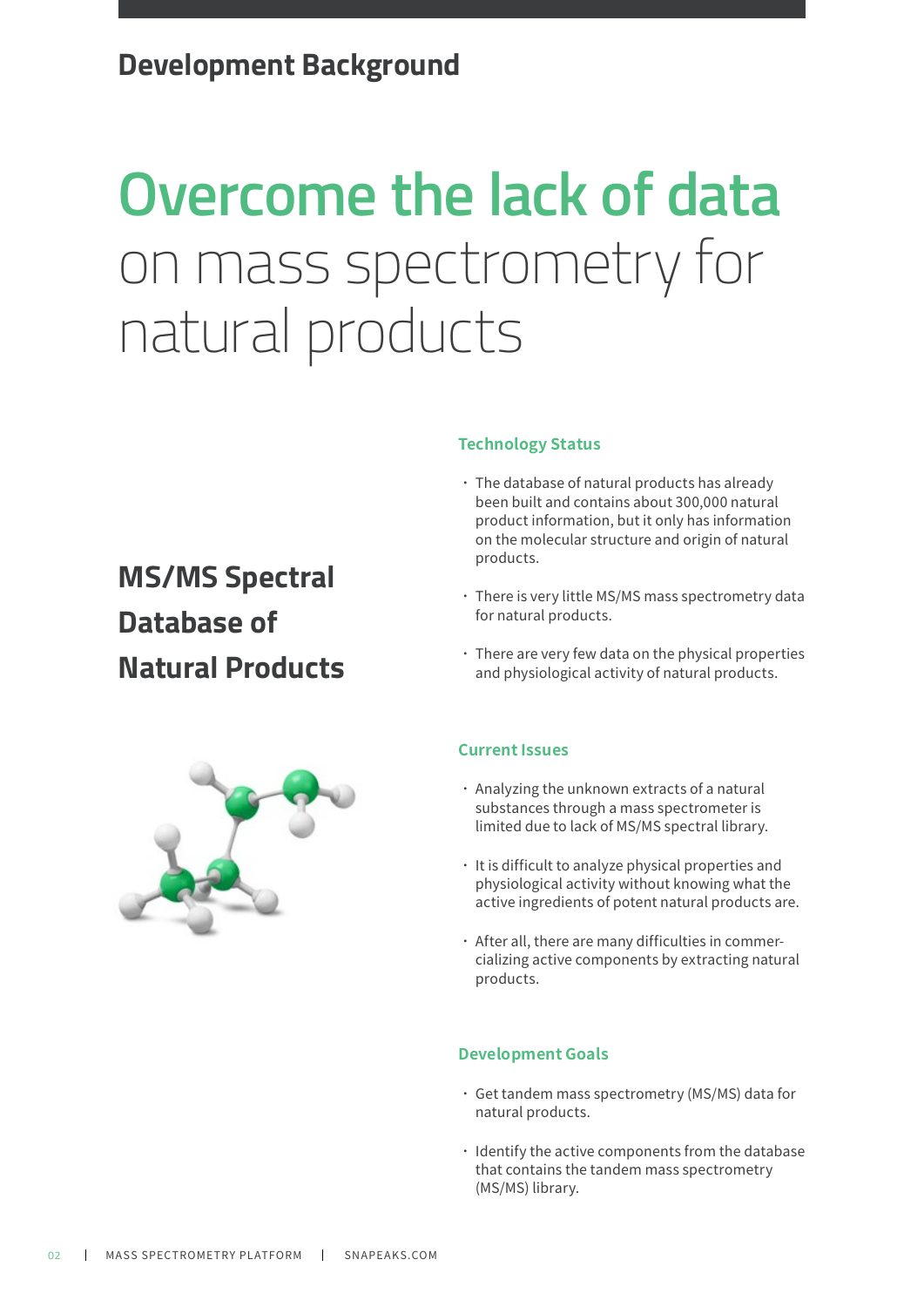### **Product Overview**



**Product Name :**

### **Detailed Product Features**

- ˙ Search MS/MS spectrum using chemical name, formula, or chemical identifier.
- ˙ Analyze the structure and characteristic information of active ingredients with spectral data obtaining from a mass spectrometer.

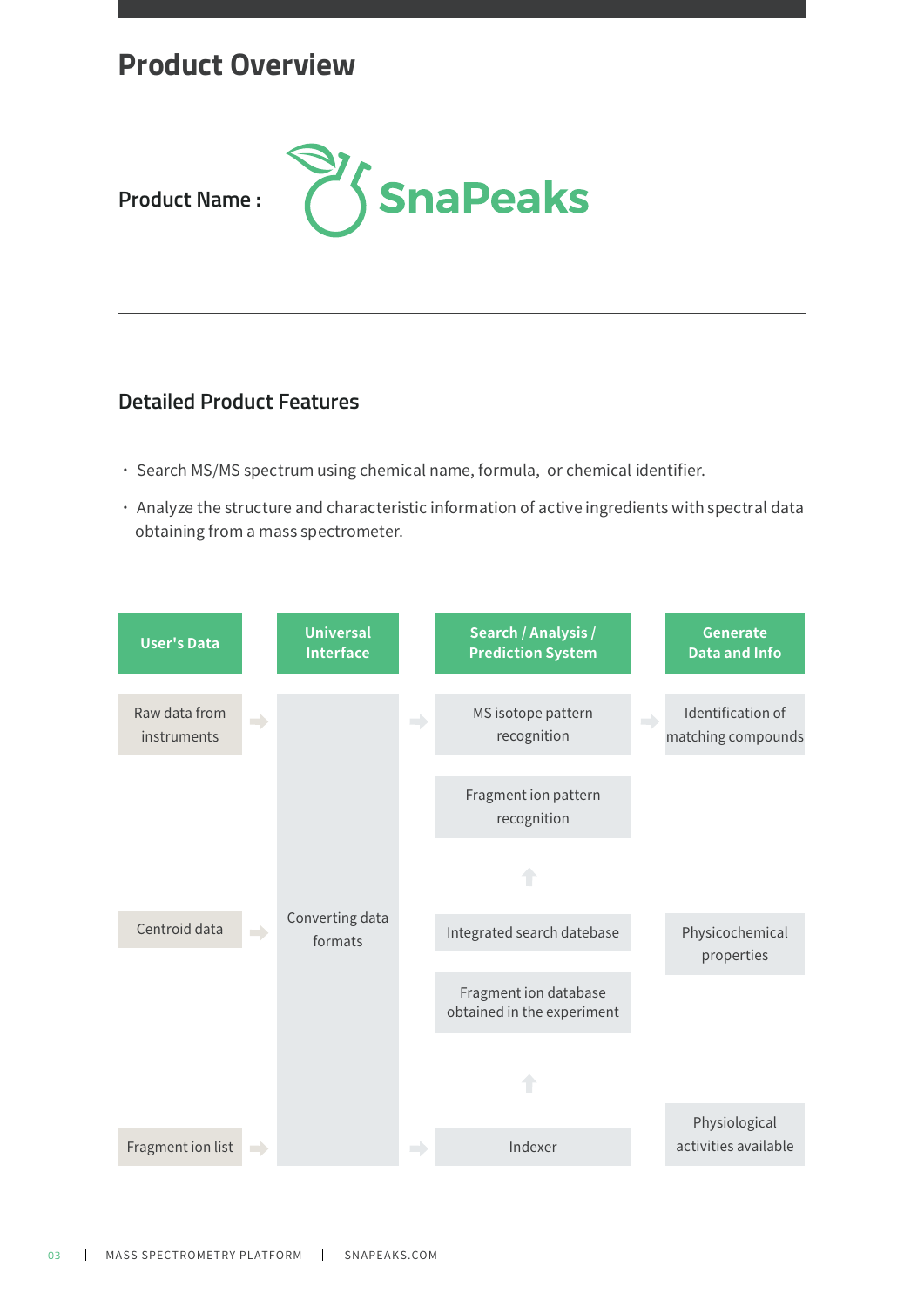### **Product Applications**

## **Identify the active components** of natural products

˙ Areas where secondary metabolite analysis of natural products can be applied;



- ˙ You can identify the active components of natural products used in various industries and confirm property information.
- ˙ By providing medicinal herbs information containing active ingredients, you can broaden the range of natural products to be extracted.

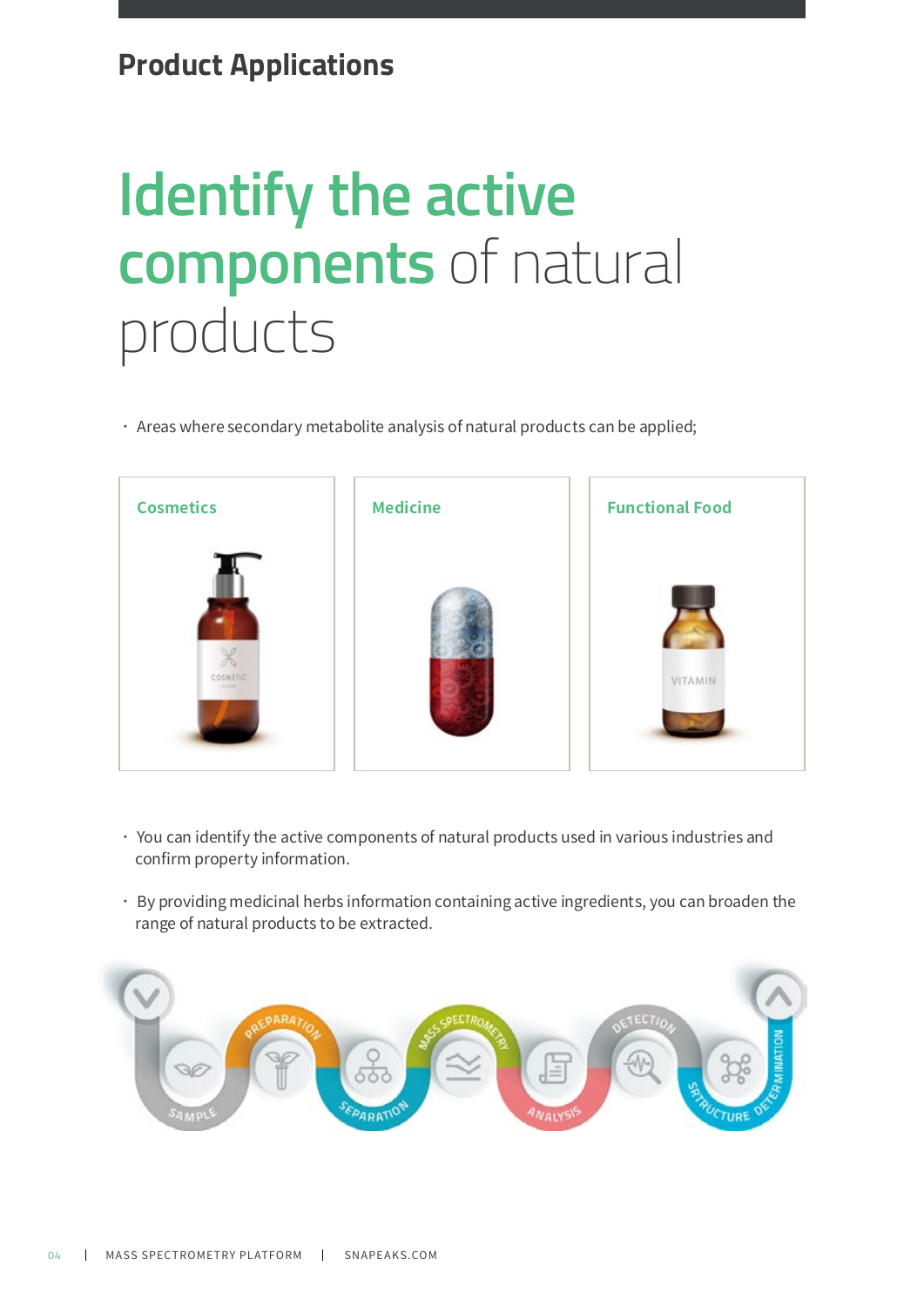### **Product Features**

## Experience search system and MS/MS libraries based on **high-end mass spectrometer**



Development of MS/MS search algorithm and commercialization

|                                                                     | <b>Trimpered States</b>     | <b>B.A. confort country</b>                                                               |                                                                                                |
|---------------------------------------------------------------------|-----------------------------|-------------------------------------------------------------------------------------------|------------------------------------------------------------------------------------------------|
|                                                                     | Companies on                | $\frac{1}{2} \left( \frac{1}{2} \right) \left( \frac{1}{2} \right)$                       |                                                                                                |
|                                                                     | <b>Promote 11</b>           | <b>Number</b>                                                                             |                                                                                                |
|                                                                     | classica ad lateral         | To in Angeles Property                                                                    |                                                                                                |
|                                                                     | <b>Statistical Congress</b> | <b>COLLEGE</b><br><b>TANK TOPPAT</b>                                                      |                                                                                                |
|                                                                     | <b>Business Mark</b>        | industrials<br>2002年5月起来产生的名词称中国PASSION 医外皮胶状过敏电解引力强制                                     |                                                                                                |
|                                                                     | <b>STATISTICS</b>           | Contained and Contained<br><b>STATISTICS</b>                                              |                                                                                                |
|                                                                     | Los Inc.                    | a sa<br><b>HOTHART</b>                                                                    |                                                                                                |
| Medicine Intermation(1)                                             |                             |                                                                                           |                                                                                                |
| <b>Breneghiai source</b> (1)                                        |                             |                                                                                           |                                                                                                |
| Physical Property(27)                                               |                             |                                                                                           |                                                                                                |
| Spectra Information                                                 |                             |                                                                                           |                                                                                                |
|                                                                     |                             |                                                                                           |                                                                                                |
|                                                                     |                             | −                                                                                         |                                                                                                |
| Louisview Fork<br>J (Laborat Espaintre)                             | 22.00                       |                                                                                           |                                                                                                |
| Linker.<br><b>COLOR</b>                                             |                             |                                                                                           |                                                                                                |
|                                                                     |                             | <b>Spectra Information Chart</b><br>o.                                                    |                                                                                                |
|                                                                     |                             | Press "self has in brackets collected"                                                    |                                                                                                |
| <b>STELL</b>                                                        |                             |                                                                                           | <b>B</b> Sect                                                                                  |
| w                                                                   |                             |                                                                                           |                                                                                                |
| $\frac{1}{2} \left( \frac{1}{2} \right) \left( \frac{1}{2} \right)$ |                             |                                                                                           |                                                                                                |
|                                                                     |                             |                                                                                           |                                                                                                |
| $\frac{1}{2}$                                                       |                             |                                                                                           |                                                                                                |
|                                                                     |                             |                                                                                           |                                                                                                |
| below the fact that<br>$\sim$                                       |                             |                                                                                           |                                                                                                |
| ļ                                                                   |                             |                                                                                           |                                                                                                |
|                                                                     |                             |                                                                                           |                                                                                                |
| $\sim$                                                              |                             |                                                                                           |                                                                                                |
|                                                                     |                             |                                                                                           | ٠                                                                                              |
| $4 - 4 - 4 = 8$                                                     |                             | $\overline{\phantom{a}}$<br>$\sim$<br>$\sim$<br>$\sim$<br>$\overline{m}$<br>$\frac{1}{2}$ | $\rightarrow$<br>$\sim$<br>$\frac{1}{2} \left( \frac{1}{2} \right) \left( \frac{1}{2} \right)$ |

#### **Technology to analyze the components of natural extracts**

- Standard samples were measured with a high resolution mass spectrometer.
- Includes MS/MS spectra in the library obtained at various energy levels.
- Verified through the chemical structures and AI algorithms.

### **Library and database to identify the components**

- Built and expanded MS/MS spectral libraries based on Electrospray Ionization (ESI) for natural products.
- Explored the vast MS/MS spectrum obtained from three different instruments.
- Supports various file formats of user measurement data for convenience.

#### **Improved UI & UX**

- Search by compound name, formula, chemical identifier, or spectrum.
- Provides basic, physical property, and medicine herbs information of compounds.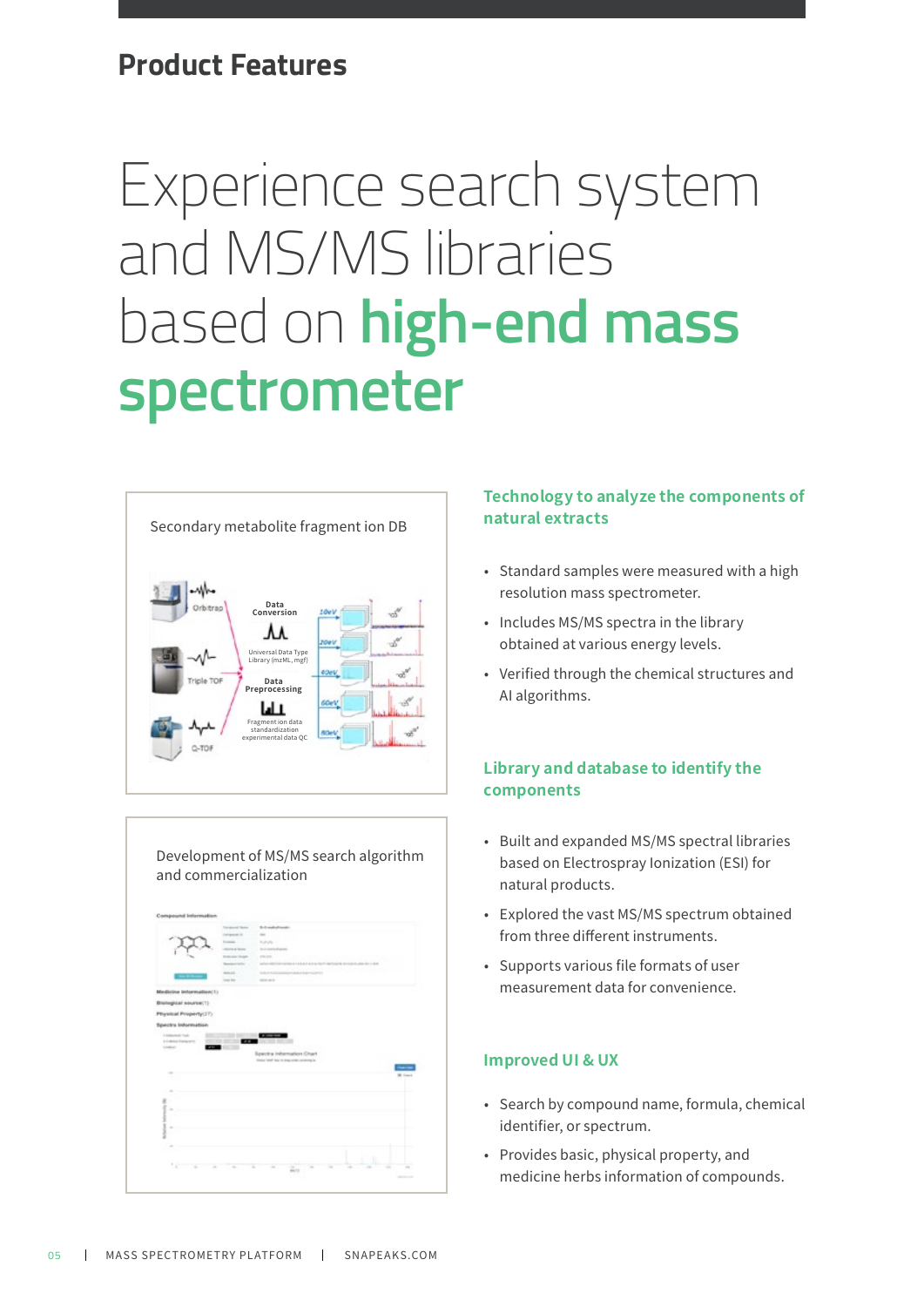### **Product Specification**

## **More extensive data** and better search performance

| Number of natural compounds                            | $2,600+ea$                                                                                         |  |
|--------------------------------------------------------|----------------------------------------------------------------------------------------------------|--|
| Number of fragment ion                                 | 70,000+ ea                                                                                         |  |
| Applicable MS equipment                                | More than 6 equipments                                                                             |  |
| number of energy referenced<br>for pattern recognition | 3 ea                                                                                               |  |
| Speed of search engine                                 | 17,000 spectra/sec                                                                                 |  |
| Performance of search engine*                          | 97%                                                                                                |  |
| <b>Instrument Type</b>                                 | TripleTOF / Q-TOF / Orbitrap                                                                       |  |
| <b>Ionization method</b>                               | <b>ElectroSpray Ionization (ESI)</b>                                                               |  |
| <b>Fragmentation Method</b>                            | <b>Collision Induced Dissociation (CID)</b><br><b>Higher Energy Collisional Dissociation (HCD)</b> |  |
| <b>Adduct Ion</b>                                      | $[M+H]^{\dagger}/[M+Na]^{\dagger}$                                                                 |  |

\* The above specifications are the third year goal of project funded by the Ministry of Commerce, Industry and Energy. Currently in the third year.

\* Performance evaluation on search engine is based on MassBank method. Accuracy = (True positive + True negative) / (True positive + True negative + False positive + False negative) It is considered positive that the target compound is within the top 10 of the matching compounds.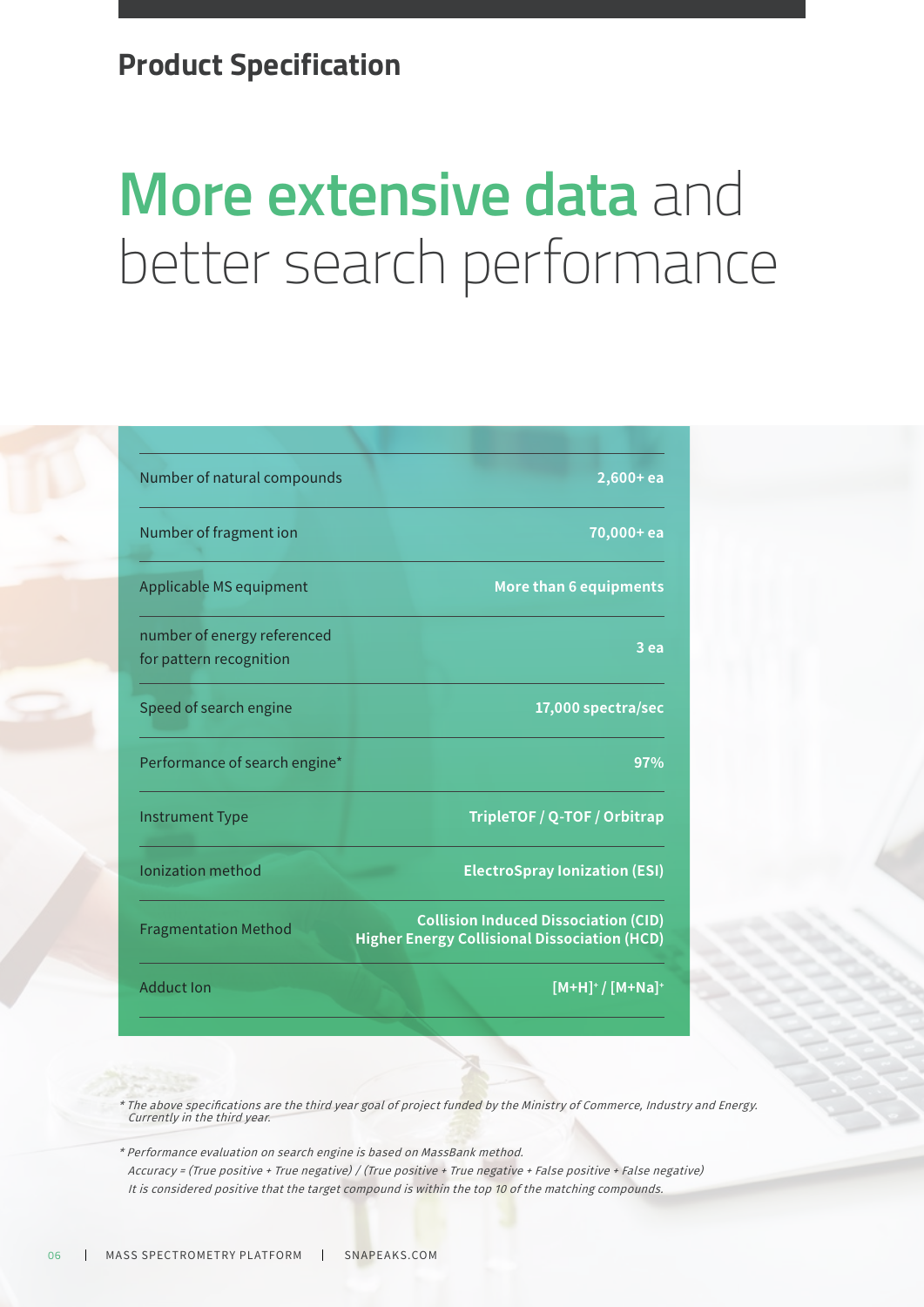**How To Use**

## **Easily and quickly** search the desired spectrum data.

 $\bigcap$  Access www.snapeaks.com

#### Text Search

 $(2)$ 

- 1. Search by chemical name, formula, or chemical identifier.
- 2. Select a matching compound from the select a matching compound from the search a compound<br>result list and move to the detailed page.

#### Or, MS/MS Spectrum Search

- 1. Upload a MS/MS Spectrum file
- 2. Check the input spectrum and search
- 3. Find spectrum matching with the input spectrum

www.snapeaks.com